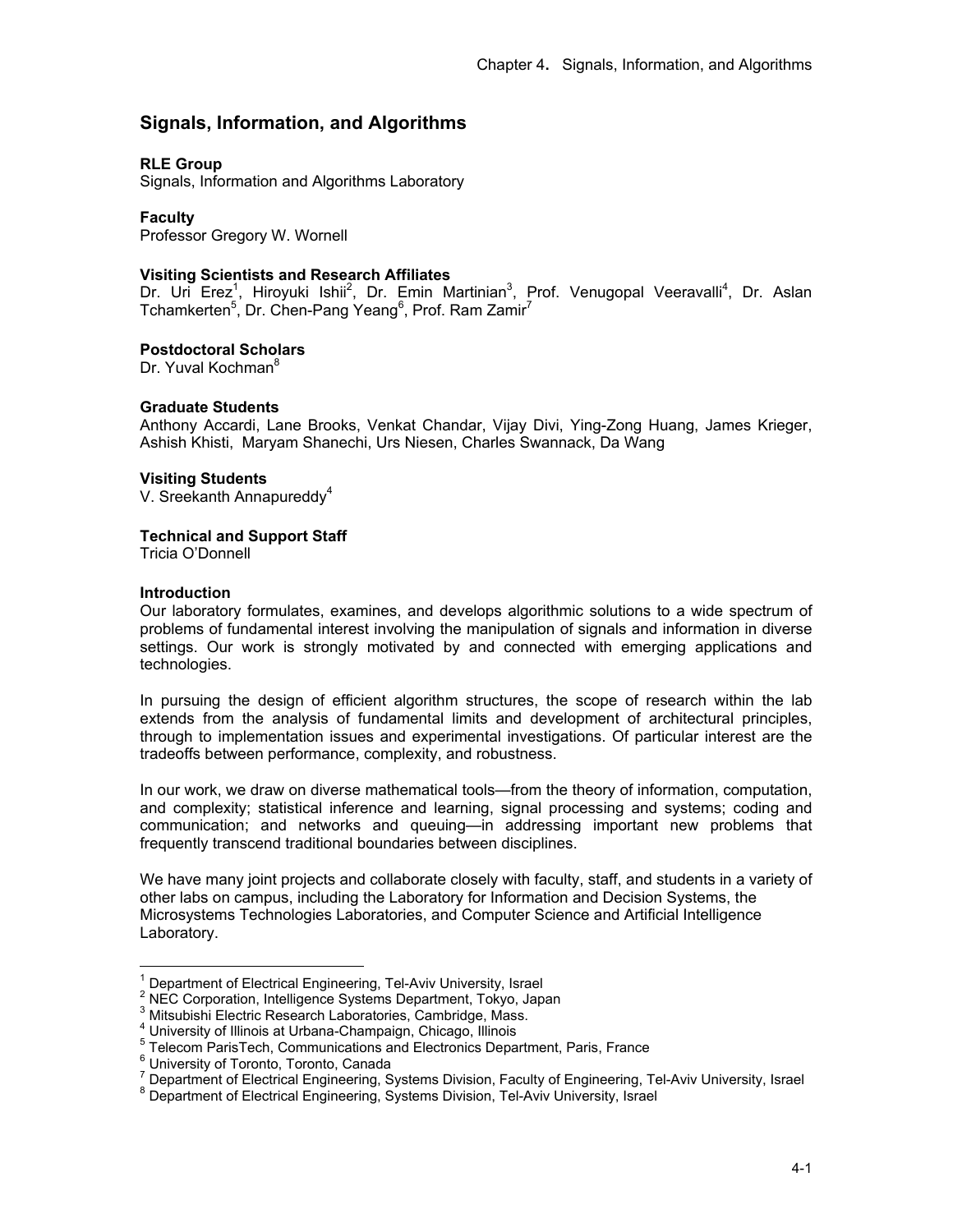Much of our activity over the last few years has centered around a variety of different types of problems arising naturally in the context of wireless, sensor, multimedia, and broadband networks.

Some topics of current interest include:

 • cross-layer design techniques and architectural considerations for resource-efficient wireless networks

 • coding for multiple-element antenna arrays in wireless networks, and interactions with other layers; advanced antenna designs

 • new classes of source and channel codes, and decoding algorithms, particularly for new applications

 • diversity techniques and interference suppression and management algorithms for wireless networks

 • distributed algorithms and robust architectures for wireless networks, especially ad-hoc networks and sensor networks

 • algorithms and fundamental limits for multimedia security problems, including digital watermarking, encryption, and authentication of multimedia content

• algorithms and architectures for multimedia and streaming media networks

 • algorithmic and coding techniques for generating reliable advanced systems from aggressively scaled devices, circuits, and microsystems.

 • information-theoretic and algorithmic aspects of learning, inference, and perception; universal algorithms

• sensing and imaging technologies

 • information-theoretic and signal processing aspects of neuroscience, and computational and systems biology

## **Projects**

## **1. Quasi Light Fields for Coherent Imaging**

#### **Sponsors**

Microsoft Research MIT Lincoln Laboratory Semiconductor Research Corporation through the FCRP Center for Circuit & System Solutions No. 2003-CT-888 (C2S2)

#### **Project Staff**

Anthony Accardi, J. Chu, K. Nguyen, Professor Gregory Wornell, Professor Hae-Seung Lee and Professor Charles Sodini

The light field represents radiance as a function of position and direction, thereby decomposing optical power flow along rays. The light field is an important tool used in many imaging applications in different disciplines, but is traditionally limited to incoherent light. Our goal is to provide a model of coherent image formation that combines the utility of the light field with the comprehensive predictive power of Maxwell's equations.

Our contribution is to describe and characterize all the ways to extend the light field to coherent radiation, and to interpret coherent image formation using the resulting extended light fields. We call our extended light fields "quasi light fields", which are analogous to the generalized radiance functions of optics, the quasi-probability and phase-space distributions of quantum physics, and the quadratic class of time-frequency distributions of signal processing. We explain how to formulate, capture, and form images from quasi light fields. Our results generalize the classic beam forming algorithm used in sensor array processing.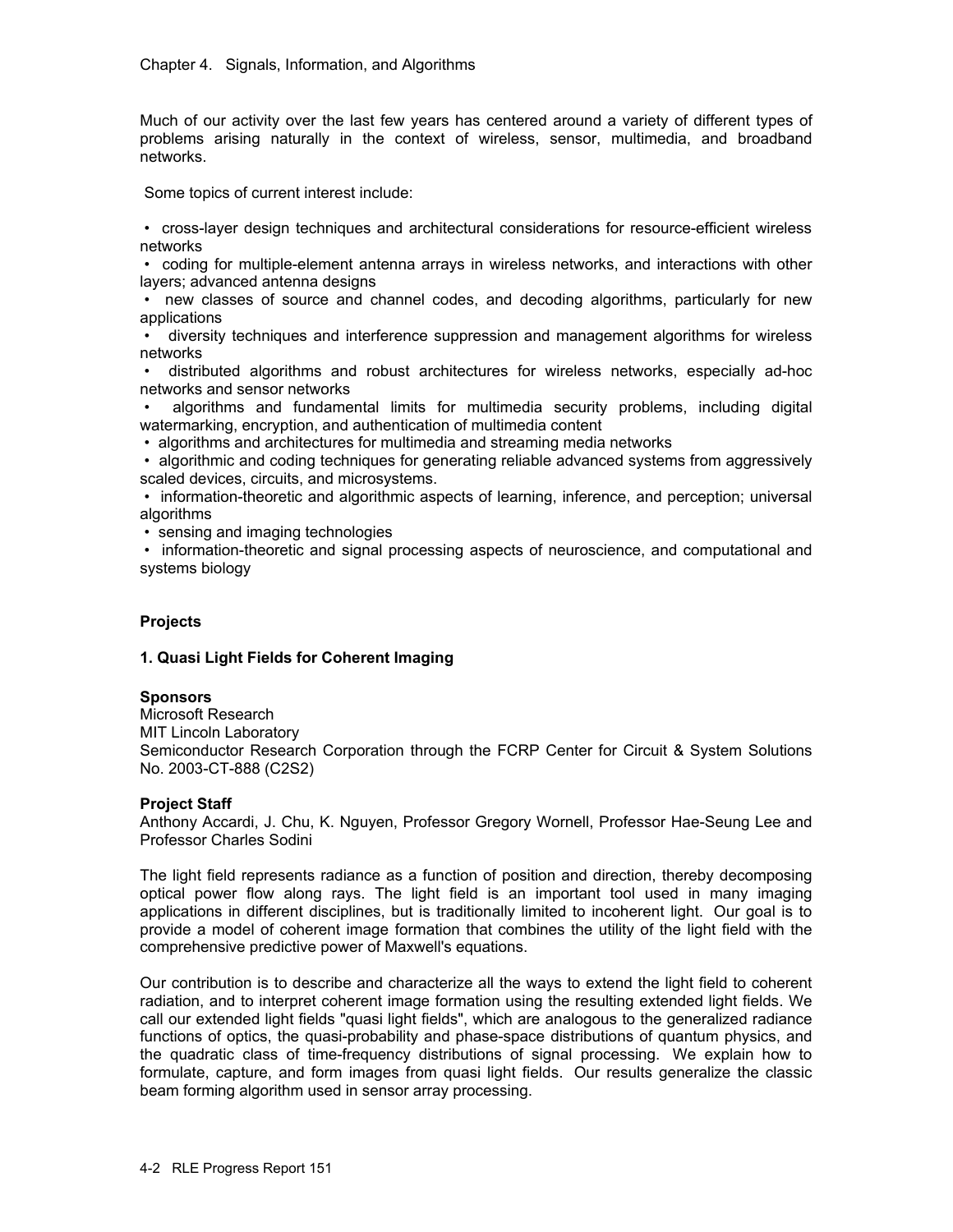Quasi light fields are attractive to researchers who desire more versatility than traditional energybased methods, yet a more specialized model of image formation than Maxwell's equations.

#### **2. The Capacity Region of Asynchronous Channels**

#### **Sponsors**

NSF Grant No. CCF-0635191 DoD MURI Grant No. N00014-07-1-0738

#### **Project Staff**

Venkat Chandar, Aslan Tchamkerten, Professor Gregory Wornell

A formulation of the problem of asynchronous point-to-point communication is developed. In the system model of interest, the message codeword is transmitted over a channel starting at a randomly chosen time within a prescribed window. The length of the window scales exponentially with the codeword length, where the scaling parameter is referred to as the asynchronism exponent. The receiver knows the transmission window, but not the transmission time.

Communication rate is defined as the ratio between the message size and the elapsed time between when transmission commences and when the decoder makes a decision. Under this model, several aspects of the achievable tradeoff between the rate of reliable communication and the asynchronism exponent are quantified. First, the use of generalized constant-composition codebooks and sequential decoding is shown to be sufficient for achieving reliable communication under strictly positive asynchronism exponents at all rates less than the capacity of the synchronized channel. Second, the largest asynchronism exponent under which reliable communication is possible, regardless of rate, is characterized. In contrast to traditional communication architectures, there is no separate synchronization phase in the coding scheme. Rather, synchronization and communication are implemented jointly. Finally, inner and outer bounds are given on the capacity region of a general asynchronous DMC.

The results are relevant to a variety of sensor network and other applications in which intermittent communication is involved.

#### **3. Locally Encodable and Decodable Source Codes**

**Sponsors**  Microsoft Research NSF Grant No. CCF-0515109

#### **Project Staff**

Venkat Chandar, Professor Gregory Wornell, Assistant Professor Devavrat Shah

In a variety of applications, ranging from high-speed networks to massive databases, there is a need to maintain histograms and other statistics in a streaming manner. Motivated by such applications, we establish the existence of efficient source codes that are both locally encodable and locally decodable. In the formulation of interest, N integers are to be stored in a data structure such that:

(a) they are represented in an efficiently compressed format; and (b) each of the integers can be both written/updated (encoded) and read (decoded) in essentially constant time. By contrast, existing data structures that have been proposed in the context of streaming algorithms and compressed sensing in recent years (e.g., various sketches) support local encodability, but not local decodability---to read even a single integer requires decoding the entire data structure.

Our solution is an explicit construction in the form of a (randomized) data structure that: (a)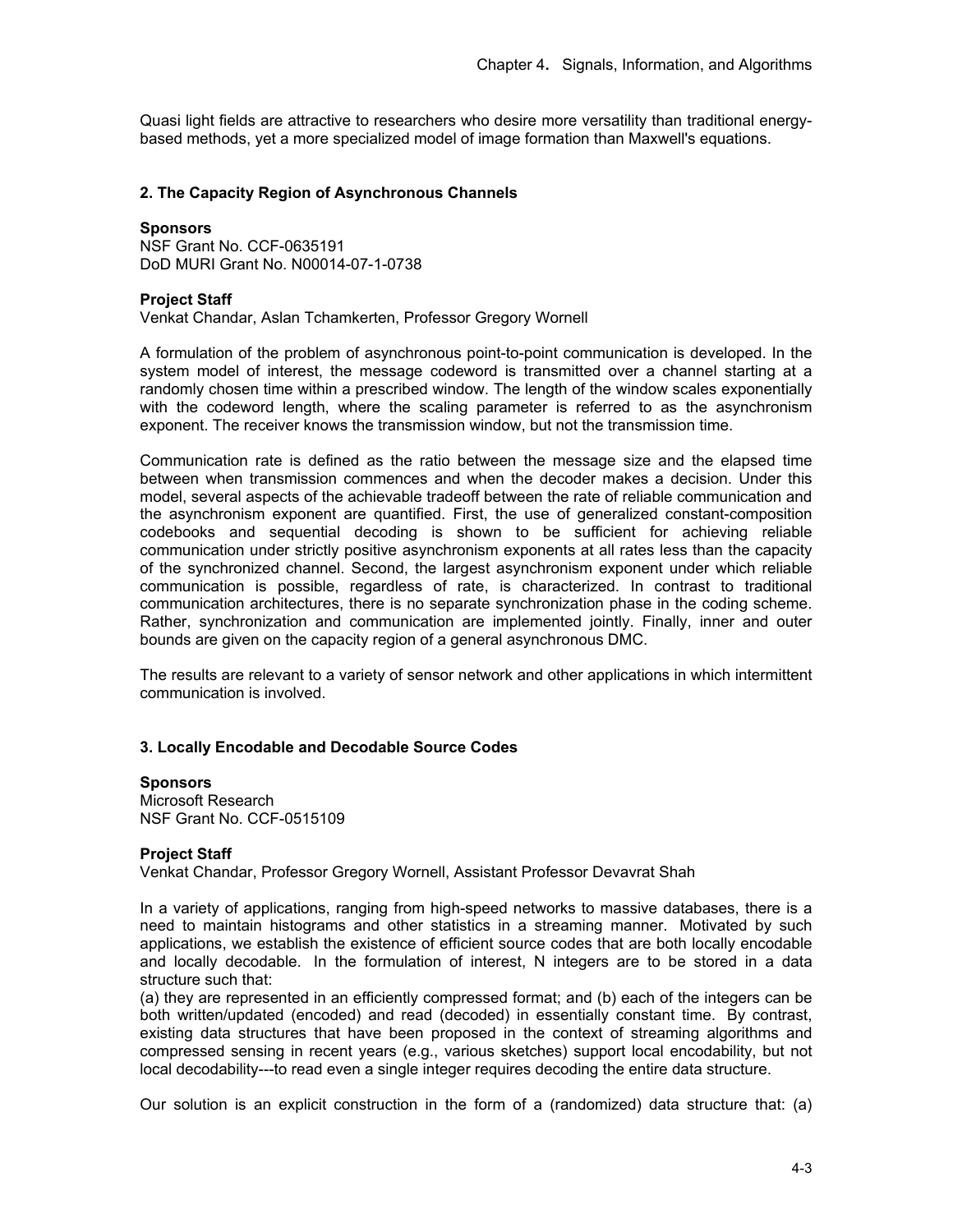utilizes minimal possible space, and (b) takes near constant time (on average and with high probability) to read (decode) or write/update (encode) any of the N integers. Our construction uses multi-layered sparse graph codes based on a combination of Ramanujan graphs and the zigzag product.

## **4. Faster than Nyquist Signaling for Underwater Communication Channels**

#### **Sponsors**

DoD MURI Grant No. N00014-07-1-0738

#### **Project Staff**

Dr. Vijay Divi, Dr. Uri Erez, Dr. James Preisig, Professor Gregory Wornell

We research methods for transmitting information in the underwater channel. While a variety of methods have been developed for wireless communication in the traditional air medium, the water channel introduces a new set of complications that require novel approaches. In particular, the ocean environment presents a large amount of inter-symbol interference (ISI) and a rapidly time-varying channel.

Our communication approach uses faster-than-Nyquist (FTN) signaling, where symbols are transmitted faster than the Nyquist rate of the transmit band. The method exploits the fact that the added ISI due to FTN is minimal in comparison to the ISI of the channel. The project focuses on the development of receiver architectures for such systems. By increasing the signaling rate, while decreasing the bits per symbol, FTN signaling can provide an increase in overall rate and allow for low-complexity implementations of acknowledgment messages and multi-rate coding.

Experimental data for the FTN transmit method has been attained during the SPACE08 experiment conducted by the Woods Hole Oceanographic Institute. Using a single transmit hydrophone and multiple receive hydrophone arrays, data was collected underwater over a month long period at distances of 60m, 200m, and 1000m. The current multiple hydrophone receivers we have developed show promise for providing an advancement in underwater communication rate by using FTN methods.

## **5. Low Latency Delivery of Lossless and Degradable Streams**

**Sponsors**  HP/MIT Alliance NSF Grant No. CCF-0515109

## **Project Staff**

Ying-zong Huang, Dr. Yuval Kochman, Dr. Emin Martinian, Professor Greg Wornell

Interactive Internet Applications that rely on sequential streams for lossless data exchange often use retransmission protocols (e.g. TCP) for reliability and the guarantee of sequential data ordering. More so than for bulk file transfer or media delivery, lossless sequential streaming poses an even greater challenge for the common problem cases of retransmission protocols, such as lossy links or long network paths, manifesting as significant latency in the interactive user experience. We developed a hybrid FEC-ARQ protocol that reduces to a simple strategy over sending or resending original data packets or check packets combining undecoded packets. Experimental results show that our proposed protocol can significantly improve the delay performance over retransmission and other schemes that use FEC, under a range of bandwidth and loss scenarios.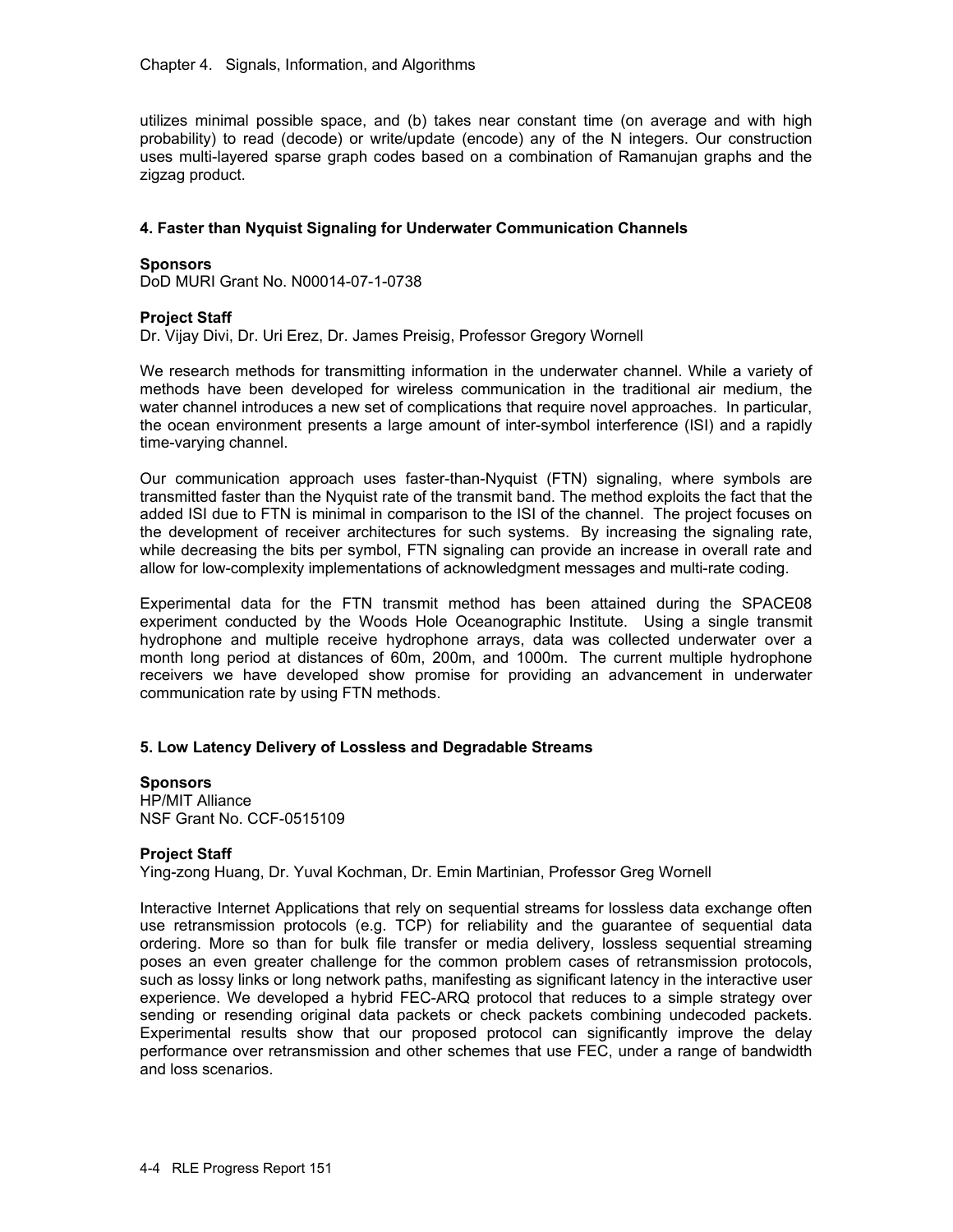## **6. Secret-key Generation with Correlated Sources and Noisy Channels**

## **Sponsors**

NSF Grant No. CCF 0515109 University R&D Grant from Draper Laboratory

## **Project Staff**

Ashish Khisti and Professor Gregory Wornell

A joint-source-channel setup for secret-key generation between remote terminals is considered. The sender communicates to the receiver over a discrete memoryless wiretap channel and the sender and receiver observe a pair of correlated discrete memoryless sources. Lower and upper bounds for the secret-key rate are presented and shown to coincide for the case when the underlying channel is a reversely degraded parallel channel. Our setup also provides an operational significance to the rate-equivocation tradeoff of the wiretap channel, and this is illustrated in detail for the Gaussian case.

## **7. Dense Transmit and Receive Antennas for Wireless Communications**

## **Sponsors**

MIT Lincoln Laboratory Semiconductor Research Corporation through the FCRP Center for Circuit & System Solutions No. 2003-CT-888 (C2S2)

## **Project Staff**

James Krieger, Dr. Chen-Pang Yeang, Professor Gregory Wornell, Professor Lizhong Zheng

In antenna array theory and design, the primary motivation for use of multiple antennas has historically been to increase channel capacity or to improve the controllability of radiation patterns. This work investigates the ability of multiple antennas to alleviate the complexity of RF circuitry. The proposed scheme involves a dense, over-sampled array in which the number of radiating elements exceeds the array's number of degrees of freedom. A Delta-Sigma quantization method allows the use of simple inexpensive phase quantizers in lieu of high-end costly linear power amplifiers and phase shifters.

This work includes a description of the feasibility of the Delta-Sigma quantization scheme as a viable method of reproducing intended radiation patterns with simple 2-bit phase quantizers. Further, it is shown that this may be easily adapted from a linear array to a two-dimensional planar array. Continued work will study the deleterious effects of the strong mutual impedance inherent in closely spaced array elements. Finally, a Mutual Coupling Compensation Network (MCCN) to mitigate these effects will be investigated, providing both accurate beam-shaping and adequate power transfer efficiency.

## **8. Caching in Wireless Networks**

**Sponsors**  HP/MIT Alliance NSF under Grant No. CCF-0635191

#### **Project Staff**

Urs Niesen, Professor Devavrat Shah, Professor Gregory Wornell

We consider the problem of delivering content cached in a wireless network of n nodes randomly located on a square of area n. In the most general form, this can be analyzed by considering the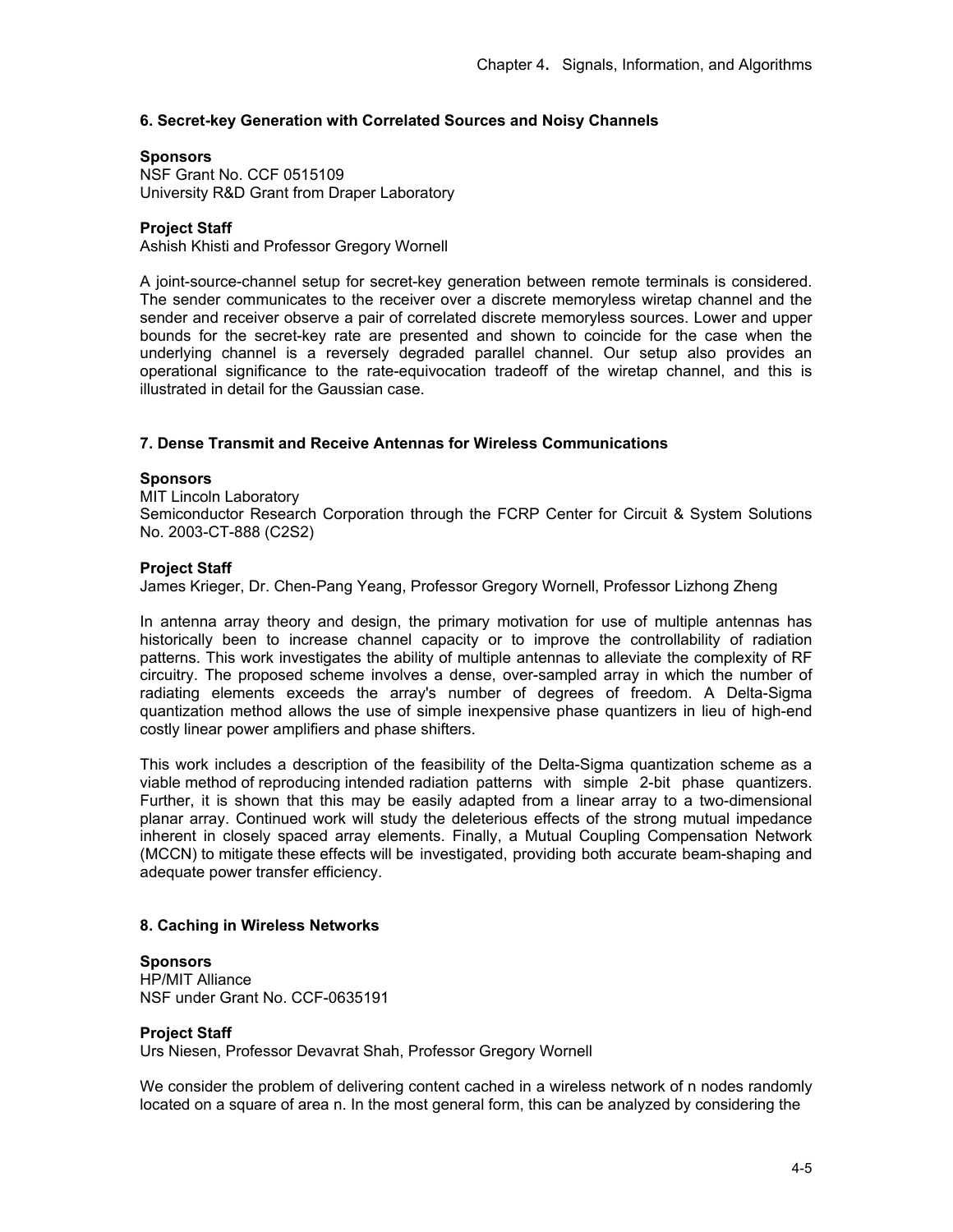2<sup>^</sup>n\*n-dimensional caching capacity region of the wireless network. We propose a communication scheme for transmission of messages cached in the network. This provides an inner bound to the caching capacity region.

## **9. Decoding Algorithms for Neural Prosthetic Devices**

# **Sponsors**

NSERC

## **Project Staff**

Maryam Modir Shanechi, Professor Gregory Wornell, Emery Brown and Ziv Williams

Brain Machine Interfaces (BMIs) aim to restore lost motor function in patients with various neurological disorders by creating a new communication link from the functioning brain to outside devices. BMIs work in part by mapping the noisy observations of the neural signal to the intended movement. This process is also known as 'decoding'. There are various parameters of a movement that could potentially be decoded and used in reconstructing the intended trajectory. These include high-level cognitive signals such as intended target and low-level kinematics of the movement such as speed or direction. In this work we are interested in jointly decoding both highlevel and low-level movement related parameters.

## **10. Efficient Universal Coding for Parallel Gaussian Channel**

## **Sponsors**

NSF Grant No. CCF-0515122 DoD MURI N00014-07-1-0738 **NSERC** 

## **Project Staff**

Maryam Modir Shanechi, Dr. Yuval Kochman, Dr. Uri Erez and Professor Gregory Wornell

The design of practical universal codes for parallel Gaussian channels, when the capacity is known at the transmitter but the channel parameters themselves are not, is of significant interest in a variety of emerging wireless applications and standards.

In this work, we investigate various universal coding approaches for the parallel Gaussian channel. While repetition coding and a previously suggested concatenated Gaussian/erasure coding are efficient in the limits of low and high channel capacity, respectively, both these approaches have low efficiency at intermediate channel conditions. A previously suggested strategy of MMSE combination and successive decoding improves the efficiency at the intermediate regime, but it involves numerical optimization that becomes difficult to solve for a large number of sub-channels. We seek a practical method that performs well for all channel conditions, as well as being optimal in the low- and high- capacity limits.

An additional direction in this work, is to find methods for exploiting a very low-rate feedback for improving the efficiency of coding.

## **11. On the Role of Feedback in Multiuser MIMO Downlink System Design**

**Sponsors**  MITRE Corporation NSF Grant No. CCF-0635191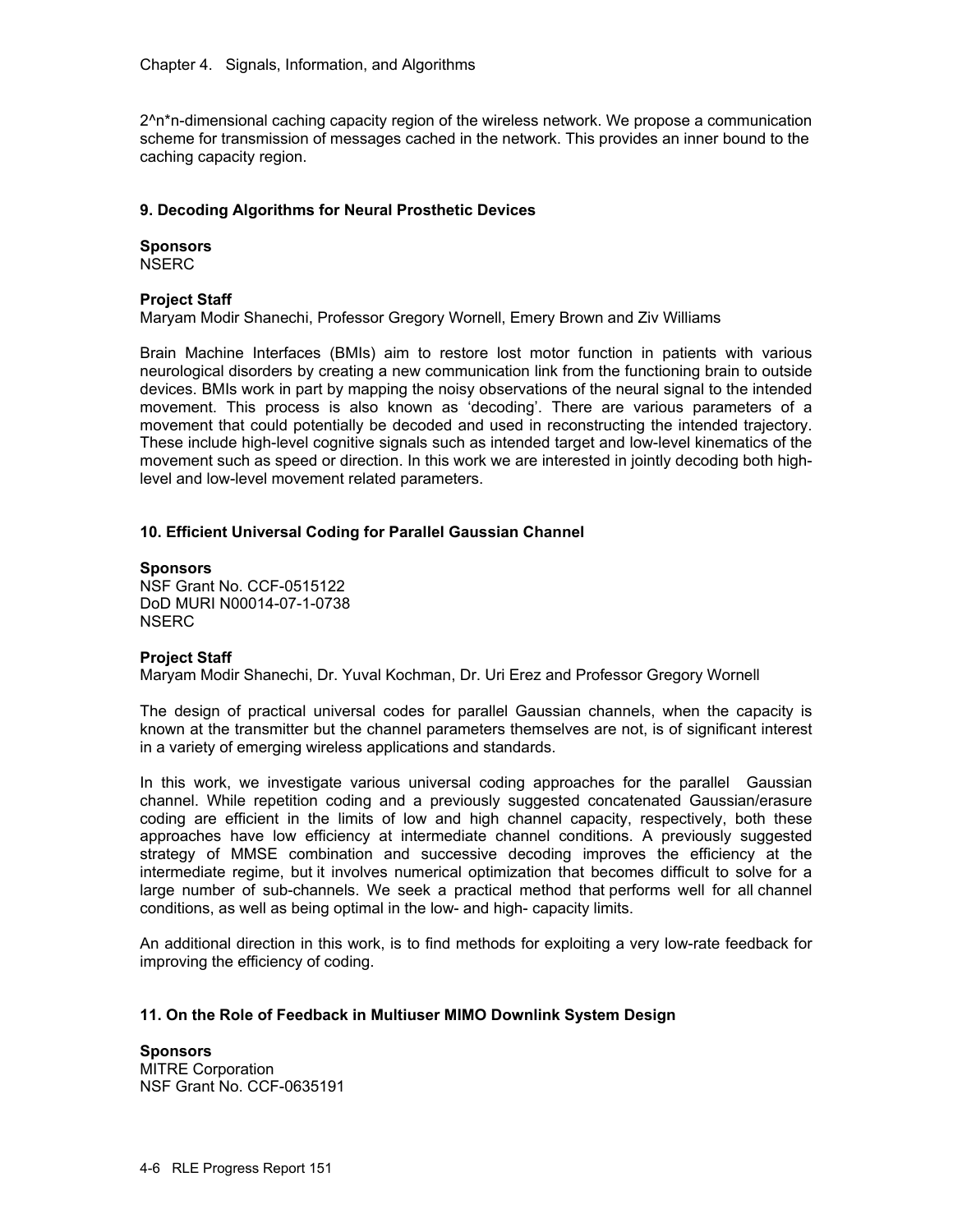## **Project Staff**

Charles Swannack and Professor Gregory Wornell

In multiple antenna systems with many users it is impractical to consider transmission to every user due to multiplexing and power constraints. In such a setting user selection algorithms may be employed to a select subset of users for transmission. We consider a scenario in which a large number of distributed non-cooperating users independently measure the channel between themselves and the transmitter. In order for the transmitter to select an appropriate subset of users for transmission these users send a quantized version of their channel vector to the transmitter. For such a system, it may be impractical to collect every quantized channel vector or intractable computationally to use all available data to form the signal for transmission.

In this work, we use a simple architecture for user subset selection. We show that in such a system, the design of the quantization codebook used in the quantization of the random channel vectors is a key component in the design of subset selection algorithms. We show that the quantization codebook is a key to developing efficient algorithms to find near-optimal sets for transmission. Further, we provide a structured class of quantization codebooks that, while being efficient, are also highly immune to unmodeled (or unknown) correlation in the channel.

## **12. Practical Coding Schemes for Asynchronous Communication**

## **Sponsors**

NSF Grant No. CCF-0635191 DoD MURI Grant No. N00014-07-1-0738 University R&D Grant from Draper Laboratory

## **Project Staff**

Da Wang and Professor Gregory Wornell

In modern communication systems, most (initial) frame synchronization schemes use fixed-length sync words with certain lengths at the beginning of the data stream, and choose a proper design to achieve certain synchronization error probability for a given SNR. In these schemes, the synchronization word is used for synchronization only and thus is a pure overhead in terms of data transmission. This overhead may become significant in many emerging applications that involve intermittent communication, such as sensor networks, where sensors only occasionally transmits a short message to a remote base station, or inter-vehicle networks, where different vehicles need to communicate from time to time on some time-critical information, such as collision avoidance. Therefore, it is desirable to develop efficient synchronization schemes, that is reliable (in terms of error probability), efficient (in terms of communication rate) and fast (in terms of detection/decoding delay).

Specifically, we investigate the joint synchronization-coding schemes, which uses codewords for both synchronization and coding purposes. Information theoretical analysis has shown that under certain conditions, this scheme is able to achieve channel capacity, and we are investigate the design of efficient coding schemes to achieve joint synchronization and coding reliably and efficiently.

## **Publications**

## **Journal Articles, Published**

V. Chandar, A. Tchamkerten, and G. W. Wornell, "Optimal Sequential Frame Synchronization", *IEEE Trans. Inform. Theory*, vol. 54, no. 8, pp. 3725 – 3728, Aug. 2008.

V. Divi and G. W. Wornell, "Blind Calibration of Timing Skew in Time-Interleaved Analog-to-Digital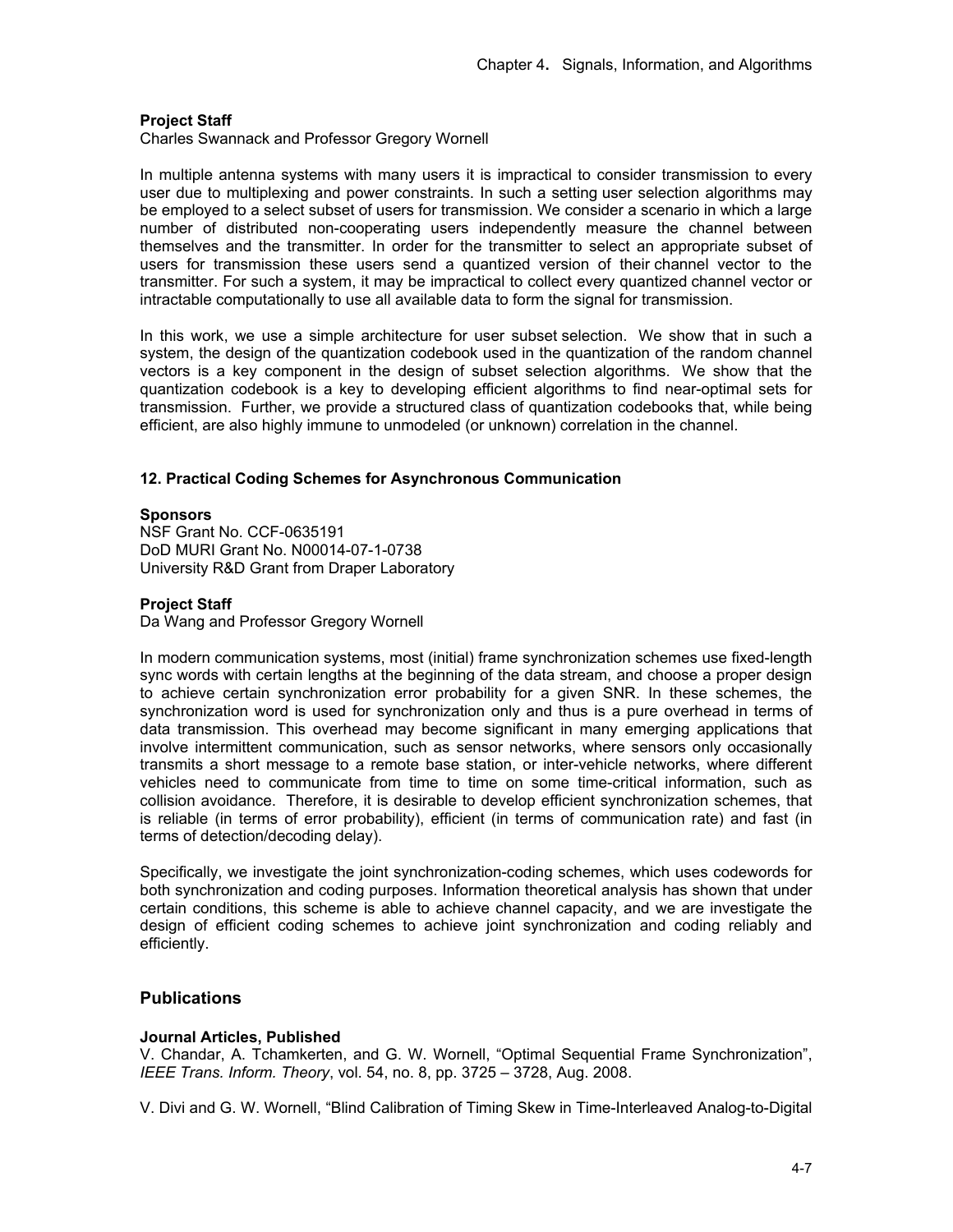Converters," *IEEE Journal of Selected Topics in Signal Processing*, Special Issue on DSP Techniques for RF/Analog Circuit Impairments, vol 3, no 3, pp. 509 – 522, June 2009.

A. Khisti, A. Tchamkerten, and G. W. Wornell, "Secure Broadcasting over Fading Channels," *IEEE Transactions on Information Theory,* vol 6, pp. 2453-69, June 2008.

E. Martinian, G. W. Wornell, and R. Zamir, "Source Coding with Distortion Side Information", *IEEE Trans. Inform. Theory*, vol. 54, no. 10, pp. 4638-65, October 2008.

U. Niesen, D. Shah and G. W. Wornell, "Adaptive Alternating Minimization Algorithms", *IEEE Trans. Inform. Theory*, vol. 55, no. 3, pp. 1423-29, March 2009.

U. Niesen and A. Tchamkerten, "Tracking Stopping Times Through Noisy Observations", *IEEE Trans. Inform. Theory*, vol. 55, no. 1, pp. 422-32, January 2009.

E. Martinian, G. W. Wornell, and R. Zamir, "Source Coding with Distortion Side Information", *IEEE Trans. Inform. Theory*, vol. 54, no. 10, pp. 4638-4665, Oct. 2008.

#### **Journal Articles, Accepted for Publication**

A. Khisti and G. W. Wornell, "Secure Transmission with Multiple Antennas II: The MIMOME Wiretap Channel", to appear in *IEEE Trans. Inform. Theory*, 2009.

A. Khisti and G. W. Wornell, "Secure Transmission with Multiple Antennas I: The MISOME Wiretap Channel", to appeaer in *IEEE Trans. Inform. Theory*, 2009.

A. Tchamkerten, V. Chandar, and G. W. Wornell, "Communication under Strong Asynchronism", to appear in *IEEE Trans. Inform. Theory*, 2009.

## **Journal Articles, Submitted for Publication**

A. Accardi and G. W. Wornell, "Quasi Light Fields: Extending the Light Field to Coherent Radiation", submitted *to J. Op. Soc. Am.*, May 2009.

A. Khisti, S. Diggavi, and G. W. Wornell, "Secret-Key Generation using Correlated Sources and Channels", submitted to *IEEE Trans. Inform. Theory*, 2009.

M. Shanechi, R. Porat, and U. Erez, "Comparison of Practical Feedback Algorithms for Multiuse MIMO", submitted to *IEEE Trans. Commun*., March 2009.

#### **Meeting Papers, Published**

G. Avoine, A. Tchamkerten, "An Asymptotically Optimal Authentication Protocol Against Relay Attacks," submitted to Asiacrypt, International Conference on the Theory and Application Cryptology & Information Security, (Melbourne, Australia), December 2008.

A. Tchamkerten, V. Chandar, and G. W. Wornell, "On the Capacity Region of Asynchronous Channels," in *Proc. Int. Symp. Inform. Theory* (Toronto, Canada), July 2008.

Huang, Y., Mehrotra, S., Li, J., "A Hybrid FEC-ARQ Protocol for Low-Delay Lossless Sequential Streaming", in *Proc. IEEE Int. Conf. Multimedia, Expo*, May 2009.

A. Khisti, S. Diggavi, and G. W. Wornell, "Secret-Key Generation with Correlated Sources and Noisy Channels", in *Proc. Int. Symp. Inform. Theory* (ISIT), (Toronto, Canada), July 2008.

M. Shanechi, U. Erez, and G. W. Wornell, "Time-Invariant Rateless Codes for MIMO Channels",